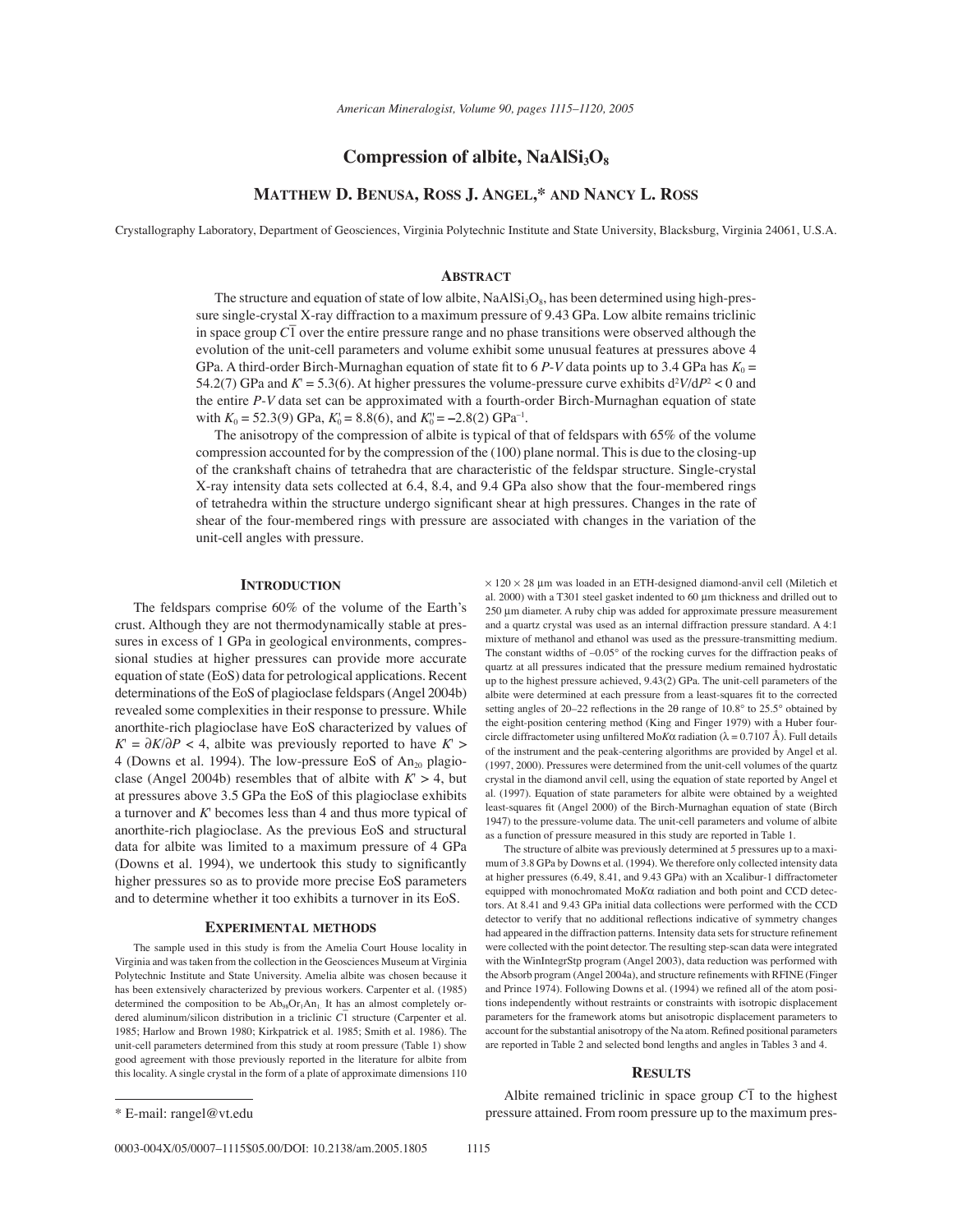| Pressure GPa                                                                         | a          | b          |           | $\alpha$  | β           | γ         | V           |
|--------------------------------------------------------------------------------------|------------|------------|-----------|-----------|-------------|-----------|-------------|
|                                                                                      | (Å)        | (Å)        | (Å)       |           |             |           | $(\AA^3)$   |
| 0.001(0)                                                                             | 8.1409(8)  | 12.7883(5) | 7.1602(7) | 94.251(7) | 116.586(7)  | 87.676(6) | 664.760(85) |
| 0.455(7)                                                                             | 8.1074(10) | 12.7678(5) | 7.1481(6) | 94.246(9) | 116.683(8)  | 87.717(7) | 659.272(90) |
| 1.438(7)                                                                             | 8.0381(12) | 12.7280(5) | 7.1231(7) | 94.246(8) | 116.839(10) | 87.794(7) | 648.46(10)  |
| 2.145(8)                                                                             | 7.9919(9)  | 12.7004(5) | 7.1064(6) | 94.234(9) | 116.928(8)  | 87.849(7) | 641.320(79) |
| 2.358(8)                                                                             | 7.9773(7)  | 12.6929(4) | 7.1004(7) | 94.220(7) | 116.945(6)  | 87.868(6) | 639.184(76) |
| 3.365(9)                                                                             | 7.9142(8)  | 12.6575(4) | 7.0794(7) | 94.188(8) | 117.045(8)  | 87.951(6) | 629.937(78) |
| 4.323(8)                                                                             | 7.8542(9)  | 12.6256(5) | 7.0572(7) | 94.138(9) | 117.099(8)  | 88.022(7) | 621.387(87) |
| 5.227(9)                                                                             | 7.7974(7)  | 12.5964(5) | 7.0388(6) | 94.070(8) | 117.143(7)  | 88.089(6) | 613.655(71) |
| 5.859(11)                                                                            | 7.7580(7)  | 12.5772(4) | 7.0251(5) | 94.021(7) | 117.156(7)  | 88.116(5) | 608.411(68) |
| 6.489(11)                                                                            | 7.7176(6)  | 12.5592(4) | 7.0113(4) | 93.963(6) | 117.177(6)  | 88.132(5) | 603.114(60) |
| 6.930(12)                                                                            | 7.6863(8)  | 12.5473(4) | 7.0048(7) | 93.908(7) | 117.228(8)  | 88.111(5) | 599.237(78) |
| 7.252(12)                                                                            | 7.6646(5)  | 12.5399(3) | 6.9957(4) | 93.877(6) | 117.223(5)  | 88.072(4) | 596.525(55) |
| 7.702(11)                                                                            | 7.6306(4)  | 12.5303(2) | 6.9861(3) | 93.831(4) | 117.268(4)  | 87.963(3) | 592.406(41) |
| 7.897(12)                                                                            | 7.6150(6)  | 12.5258(3) | 6.9813(5) | 93.826(6) | 117.298(6)  | 87.877(4) | 590.408(60) |
| 8.411(11)                                                                            | 7.5713(5)  | 12.5170(3) | 6.9697(5) | 93.797(5) | 117.448(5)  | 87.508(4) | 584.809(54) |
| 8.939(13)                                                                            | 7.5339(7)  | 12.5053(3) | 6.9575(6) | 93.830(6) | 117.630(7)  | 87.104(5) | 579.302(67) |
| 9.181(15)                                                                            | 7.5190(4)  | 12.4991(2) | 6.9517(6) | 93.852(4) | 117.711(5)  | 86.942(3) | 576.901(55) |
| 9.431(15)                                                                            | 7.5028(7)  | 12.4933(4) | 6.9463(6) | 93.903(7) | 117.791(6)  | 86.786(5) | 574.459(63) |
| Note: The figures in parentheses represent 1 e.s.d. of the last decimal place shown. |            |            |           |           |             |           |             |

**TABLE 1.** Unit-cell parameters of albite measured in this study

TABLE 2. Refined parameters for albite

| Pressure<br>(GPa) | Atom                    | X                       | у                        | Z                      | $B_{eq}/B_{iso}$ * |
|-------------------|-------------------------|-------------------------|--------------------------|------------------------|--------------------|
| 6.489(11)         |                         |                         |                          |                        |                    |
|                   | Na                      | 0.2490(9)               | 0.9935(3)                | 0.1490(16)             | 2.5(5)             |
|                   | T <sub>10</sub>         | $-0.0021(6)$            | 0.16648(16)              | 0.2025(11)             | 0.69(4)            |
|                   | T1m                     | $-0.0096(6)$            | 0.82031(15)              | 0.2349(11)             | 0.58(4)            |
|                   | T2 <sub>O</sub>         | 0.6867(8)               | 0.10437(16)              | 0.3121(13)             | 0.44(4)            |
|                   | T <sub>2m</sub>         | 0.6558(8)               | 0.87698(15)              | 0.3551(14)             | 0.50(4)            |
|                   | Oa1                     | 0.0115(14)              | 0.1286(4)                | 0.968(3)               | 0.98(9)            |
|                   | Oa <sub>2</sub>         | 0.5675(14)              | 0.9956(4)                | 0.284(3)               | 0.60(8)            |
|                   | Obo                     | 0.7989(14)              | 0.0923(4)                | 0.168(3)               | 0.86(9)            |
|                   | Obm                     | 0.7872(15)              | 0.8436(4)                | 0.237(3)               | 1.10(9)            |
|                   | Oco                     | $-0.0285(14)$           | 0.2993(4)                | 0.265(3)               | 0.78(9)            |
|                   | Ocm                     | 0.0150(15)              | 0.6929(4)                | 0.223(3)               | 1.13(9)            |
|                   | Odo                     | 0.2184(19)              | 0.1171(5)                | 0.396(4)               | 1.35(13)           |
|                   | Odm                     | 0.1618(19)              | 0.8737(5)                | 0.431(4)               | 1.68(13)           |
| 8.411(11)         |                         |                         |                          |                        |                    |
|                   | <b>Na</b>               | 0.2414(8)               | 0.9923(3)                | 0.1587(14)             | 2.1(5)             |
|                   | T <sub>10</sub>         | $-0.0096(6)$            | 0.16881(14)              | 0.2005(10)             | 0.53(3)            |
|                   | T1m                     | $-0.0191(6)$            | 0.82206(12)              | 0.2318(9)              | 0.48(3)            |
|                   | T <sub>2o</sub>         | 0.6867(7)               | 0.10187(13)              | 0.3131(11)             | 0.43(3)            |
|                   | T2m                     | 0.6460(7)               | 0.87521(13)              | 0.3516(12)             | 0.47(3)            |
|                   | Oa1                     | 0.0133(13)              | 0.1306(4)                | 0.970(3)               | 1.03(8)            |
|                   | Oa <sub>2</sub>         | 0.5645(13)              | 0.9966(4)                | 0.294(2)               | 0.57(7)            |
|                   | Obo                     | 0.7919(13)              | 0.0899(4)                | 0.160(3)               | 0.89(8)            |
|                   | Obm                     | 0.7641(13)              | 0.8398(4)                | 0.213(3)               | 0.95(8)            |
|                   | Oco                     | $-0.0446(12)$           | 0.3014(4)                | 0.265(3)               | 0.65(7)            |
|                   | Ocm                     | 0.0294(13)              | 0.6970(4)                | 0.254(3)               | 0.97(8)            |
|                   | Odo                     | 0.2117(17)              | 0.1233(4)                | 0.395(3)               | 1.33(10)           |
|                   | Odm                     | 0.1445(17)              | 0.8857(4)                | 0.436(3)               | 1.61(10)           |
| 9.431(15)         |                         |                         |                          |                        |                    |
|                   | Na                      | 0.2367(7)               | 0.9905(2)                | 0.1659(13)             | 1.1(4)             |
|                   | T <sub>10</sub>         | $-0.0159(5)$            | 0.17068(14)              | 0.1989(10)             | 0.58(3)            |
|                   | T1m<br>T <sub>2</sub> o | $-0.0233(5)$            | 0.82420(12)              | 0.2310(9)              | 0.50(3)            |
|                   | T2m                     | 0.6907(5)               | 0.10098(12)              | 0.3197(10)             | 0.49(3)            |
|                   | Oa1                     | 0.6399(6)<br>0.0136(12) | 0.87498(12)<br>0.1329(4) | 0.3462(10)<br>0.969(3) | 0.45(3)<br>0.93(8) |
|                   | Oa <sub>2</sub>         | 0.5569(11)              |                          | 0.2912(19)             |                    |
|                   | Obo                     | 0.7858(12)              | 0.9985(3)<br>0.0904(4)   | 0.155(3)               | 0.60(7)<br>0.86(8) |
|                   | Obm                     | 0.7530(11)              | 0.8395(4)                | 0.202(2)               | 0.92(7)            |
|                   | Осо                     | $-0.0550(10)$           | 0.3039(3)                | 0.2624(19)             | 0.69(8)            |
|                   | Ocm                     | 0.0370(11)              | 0.7006(4)                | 0.271(3)               | 0.92(8)            |
|                   | Odo                     | 0.2103(14)              | 0.1278(4)                | 0.397(3)               | 1.09(9)            |
|                   | Odm                     | 0.1306(12)              | 0.8953(4)                | 0.434(3)               | 1.15(8)            |
|                   |                         |                         |                          |                        |                    |

\* All atoms except for Na were refined with isotropic displacement parameters.

sure attained the volume of albite decreased by 13.6% (Fig. 1). The new volume-pressure data is in excellent agreement with that previously reported by Downs et al. (1994) up to 3.8 GPa. A fit of our 6 data points up to 3.4 GPa yielded bulk modulus values of  $K_0$  $= 54.2(7)$  GPa and  $K = 5.3(6)$  for a third-order Birch-Murnaghan EoS. These values are indistinguishable from those reported by

| <b>TABLE 3.</b> Tetrahedral bond lengths in albite (Å)                                  |                                      |                                                         |                                                         |                                                         |  |  |
|-----------------------------------------------------------------------------------------|--------------------------------------|---------------------------------------------------------|---------------------------------------------------------|---------------------------------------------------------|--|--|
|                                                                                         |                                      | 6.49 GPa                                                | 8.41 GPa                                                | 9.43 GPa                                                |  |  |
| T <sub>10</sub><br>T <sub>10</sub><br>T <sub>10</sub><br>T <sub>10</sub><br>Average     | Oa1<br>Obo<br>Oco<br>Odo             | 1.729(12)<br>1.735(7)<br>1.726(6)<br>1.748(18)<br>1.735 | 1.730(12)<br>1.736(6)<br>1.732(5)<br>1.702(16)<br>1.725 | 1.744(12)<br>1.737(5)<br>1.737(5)<br>1.698(14)<br>1.729 |  |  |
| T1m<br>T <sub>1</sub> m<br>T1m<br>T1m<br>Average                                        | Oa1<br>Obm<br>Ocm<br>Odm             | 1.593(12)<br>1.594(6)<br>1.606(5)<br>1.53(2)<br>1.582   | 1.580(11)<br>1.593(6)<br>1.593(5)<br>1.583(17)<br>1.587 | 1.555(13)<br>1.596(5)<br>1.590(6)<br>1.593(12)<br>1.584 |  |  |
| T <sub>20</sub><br>T <sub>2</sub> o<br>T <sub>2</sub> o<br>T <sub>2</sub> o<br>Average  | Oa <sub>2</sub><br>Obo<br>Ocm<br>Odm | 1.622(6)<br>1.600(9)<br>1.620(9)<br>1.650(18)<br>1.623  | 1.605(5)<br>1.596(8)<br>1.580(7)<br>1.622(16)<br>1.601  | 1.616(5)<br>1.599(9)<br>1.589(6)<br>1.607(14)<br>1.603  |  |  |
| T <sub>2</sub> m<br>T <sub>2</sub> m<br>T <sub>2</sub> m<br>T <sub>2</sub> m<br>Average | Oa2<br>Obm<br>Oco<br>Odo             | 1.630(7)<br>1.604(9)<br>1.600(10)<br>1.563(19)<br>1.599 | 1.620(6)<br>1.623(8)<br>1.593(8)<br>1.587(16)<br>1.606  | 1.632(6)<br>1.617(8)<br>1.596(6)<br>1.605(16)<br>1.613  |  |  |

|                  |                 |                  | 6.49 GPa  | 8.41 GPa  | 9.43 GPa |
|------------------|-----------------|------------------|-----------|-----------|----------|
| T <sub>1</sub> o | Oa1             | T <sub>1</sub> m | 140.2(4)  | 141.9(3)  | 144.1(3) |
| T <sub>2</sub> m | Oa <sub>2</sub> | T <sub>2</sub> o | 127.8(6)  | 128.9(5)  | 126.4(5) |
| T <sub>2</sub> o | Obo             | T1 <sub>O</sub>  | 126.4(8)  | 122.3(7)  | 119.9(7) |
| T <sub>2</sub> m | Obm             | T <sub>1</sub> m | 153.0(12) | 143.1(10) | 139.2(9) |
| T <sub>1</sub> o | Oco             | T <sub>2</sub> m | 119.4(4)  | 115.7(3)  | 113.7(3) |
| T <sub>1</sub> m | Ocm             | T <sub>2</sub> o | 138.9(8)  | 149.3(5)  | 152.6(3) |
| T <sub>1</sub> o | Odo             | T <sub>2</sub> m | 139.1(6)  | 144.2(6)  | 146.8(6) |
| T <sub>1</sub> m | Odm             | T2o              | 156.0(6)  | 153.8(5)  | 147.6(5) |

Downs et al. (1994) for data collected to 3.8 GPa.

However, at pressures in excess of 4 GPa the volume-pressure data fall significantly beneath the extrapolation of the lowerpressure EoS (Fig. 1) indicating that the structure has become elastically softer than at lower pressures. This unusual behavior is also apparent in an *f-F* (normalized stress-finite strain) plot derived from the measured volume-pressure data. For the Birch-Murnaghan EoS the finite strain is  $f_E = [(V_o/V)^{2/3}-1]/2$ , the normalized stress is defined as  $F_E = P/3f_E^{5/2}$ , and the EoS can be rewritten as a polynomial in the strain (Stacey et al. 1981):

 $F_{\rm E} = K_0 + (3K_0/2)(K_0 - 4)f_{\rm E} + (3K_0/2)[(K_0K^{\prime\prime} + (K^{\prime} - 4)(K^{\prime})]$  $(-3) + (35/9)$ ] $f_{\rm E}^2 + ...$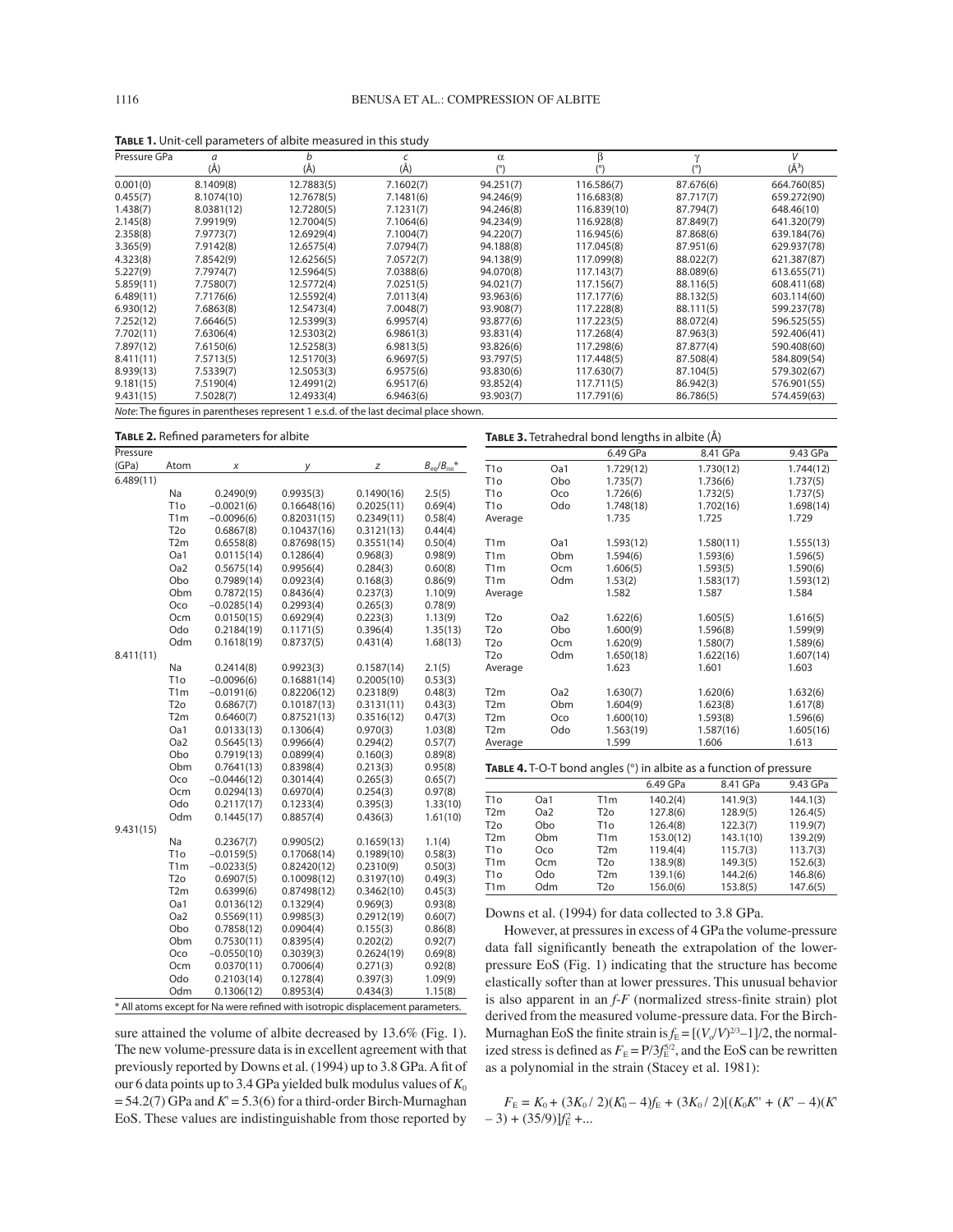While the initial slope of the *f*-*F* plot (Fig. 2) is positive, which confirms that  $K_0$  is greater than 4, the slope decreases until at 3.9 GPa it becomes zero before becoming negative at higher pressures. This is similar to the behavior previously reported for albite-rich plagioclase (Angel 2004b). This curvature requires that at least a fourth-order EoS be used to fit the entire data set, yielding  $K_0 = 52.3(9)$  GPa,  $K_0 = 8.8(6)$ , and  $K_0' = -2.8(2)$  GPa<sup>-1</sup>. However, it is not clear that the Birch-Murnaghan EoS has any validity with such parameter values beyond that of representing



**FIGURE 1.** The pressure-volume data measured for albite in this study. The broken line is the third-order Birch Murnaghan EoS fitted to data below 3.5 GPa. The measured data deviate from the extrapolation of the third-order EoS above 5 GPa and can only be approximately represented by a fourth-order Birch-Murnaghan EoS, as shown as the solid line.



**FIGURE 2.** The pressure-volume data plotted as the normalized stress, *F*, against the Eulerian strain, *f*. The broken line is the third-order Birch Murnaghan EoS fitted to data below 3.5 GPa. Error bars include experimental uncertainties in volume, pressure, and  $V_0$  (Angel 2000).

the data. Nonetheless, it does show that above 4.9 GPa the bulk modulus of albite starts to decrease from a peak value of ∼73 GPa and that *K*' becomes negative (Fig. 3). At pressures above 8.4 GPa albite is softer than at room pressure. The same softening is apparent in the *P*-*V* plot (Fig. 1) that clearly exhibits a downward curvature, or  $d^2V/dP^2 < 0$ , above 4.9 GPa.

Calculation of the strain tensor (Ohashi and Burnham 1973) from the unit-cell parameters shows that the compression of albite is very anisotropic, with 65% of the total compression over the entire pressure range being accommodated along a direction close to the (100) plane normal. This is typical of the behavior of all feldspars that have been studied (e.g., Angel 1994, 2004b; Downs et al. 1994). Closer inspection of the variation of the unit-cell parameters with pressure indicates that both the (100) plane normal and **a** appear to become softer with increasing pressure (Fig. 4). The *b* and *c* unit-cell parameters show normal compressional behavior up to 5 GPa, but at higher pressures there is an increase in the rate of stiffening in **b** and a softening of **c**. Furthermore, at pressures above 8 GPa the minor axis of the strain ellipsoid closest to the [110] direction becomes marginally positive. That is, at pressures in excess of 8 GPa the application of hydrostatic pressure results in an expansion, rather than a contraction, of the [110] direction (Fig. 4). This expansion is due to the rapid decrease in the γ unit-cell angle at pressures in excess of 6.5 GPa (Fig. 5).

The reasons for the complex behavior of the unit-cell parameters lie in the response of the tetrahedral framework to pressure. The average bond lengths of the four tetrahedra over the entire pressure range (Table 3) show only very small changes. The major changes in the albite structure upon compression can



**FIGURE 3.** The variation with pressure of the bulk modulus, *K*, and its pressure derivative *K*', derived from the fourth-order Birch-Murnaghan EoS fi tted to the *P*-*V* data. The decrease in bulk modulus at pressures above 5 GPa reflects the downward curvature seen in the *P*-*V* data shown in Figure 1.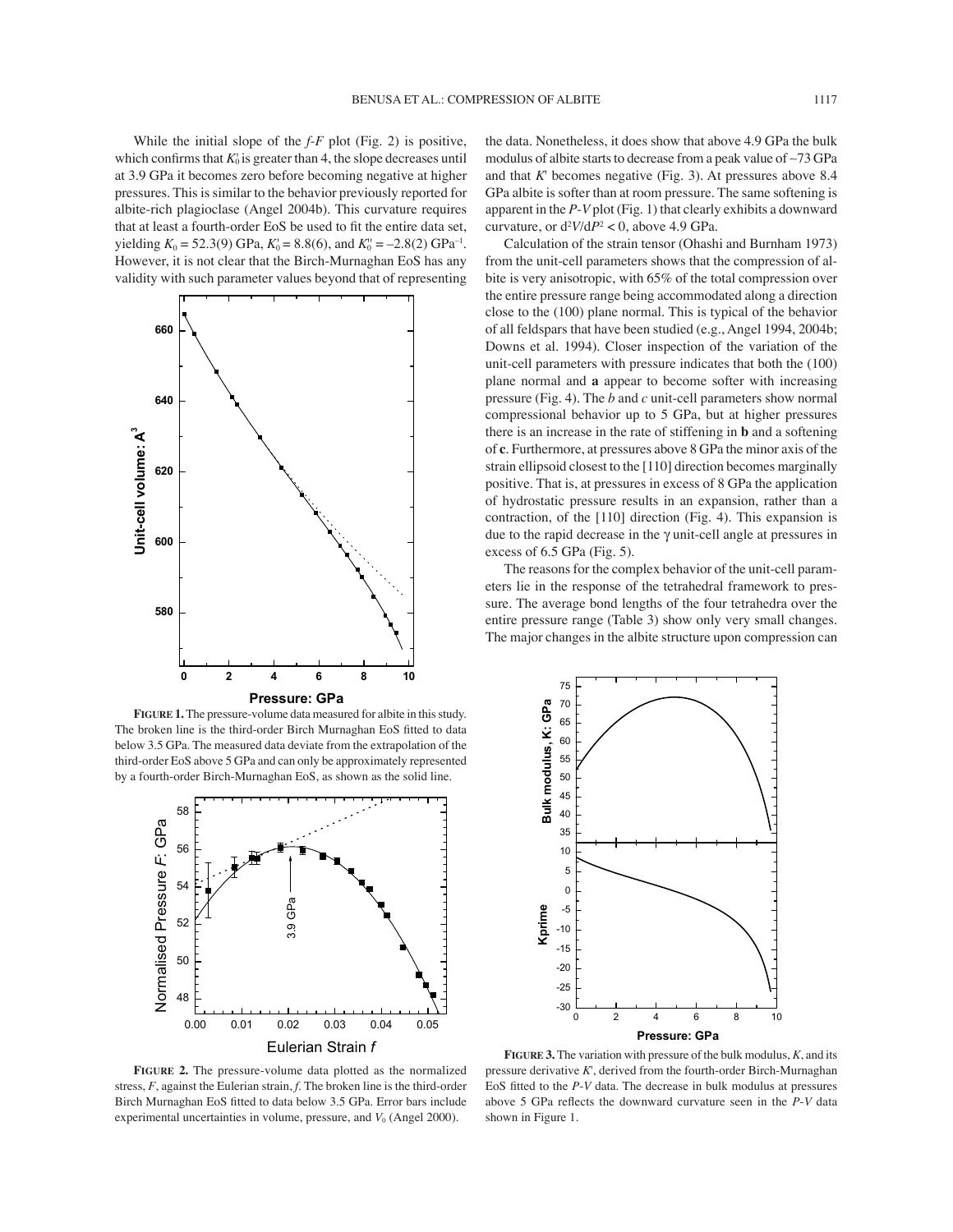

**FIGURE 4.** The variation of the unit-cell parameters and other directions in albite as a function of pressure, normalized to their room pressure values. The maximum compression in the structure remains approximately parallel to the (100) plane normal over the entire pressure range. Note that above 5 GPa the *b* cell edge becomes stiffer and the  $[1\overline{1}0]$  direction becomes softer than at lower pressures. At 8 GPa the  $[110]$ direction starts to expand. Symbol sizes exceed the estimated standard uncertainties in the measurements.



**FIGURE 5.** The variation of the unit-cell angles of albite with pressure. The changes in the trends at 5, 7, and 8.5 GPa appear to be correlated with changes in the compression of the T-O-T bond angles within the structure. Error bars indicate one estimated standard uncertainty.

therefore be described as being due to the flexing of an essentially rigid tetrahedral framework as reflected in changes in the T-O-T bond angles (Table 4 and Fig. 6). The refined structure at 6.49 GPa mostly reflects a simple extension of the trends identified by Downs et al. (1994) in their study of albite up to 3.8 GPa. The biggest structural changes are the reduction in the T-Obo-T and T-Oco-T bond angles (Fig. 6) which result in the closing-up of the crankshaft chains that run parallel to [100] in the structure. The T1o-T2o-T1m-T2m four-membered rings of tetrahedra (labeled "Ring 1" in Fig. 7) also undergo significant shear as indicated by the changes in the O-O-O angles around this ring (Fig. 8).



**FIGURE 6.** The variation of the T-O-T angles in albite with pressure. The lines are drawn as guides to the eye, with broken lines indicating oxygen atoms bonded to the Al-containing T1o site. Data below 4 GPa is taken from Downs et al. (1994), data above 4 GPa is from this work.



**FIGURE 7.** Polyhedral representations of the structure of albite at room pressure (from Downs et al. 1994) and at 9.43 GPa (this work) projected down the [010] axis. The drawing is limited to atoms lying between  $y = 0$  and  $y = ½$ . The large numerals on the right-hand diagram identify the three distinct four-membered rings of tetrahedra that form the crankshaft chains that run parallel to **a**. The pressure-induced shear of ring 1 is very obvious in this view. The dashed line indicates the shortest Na-Na distance in the structure that forms part of the Oa2-Na-Na-Oa2 strut discussed by Megaw (1970).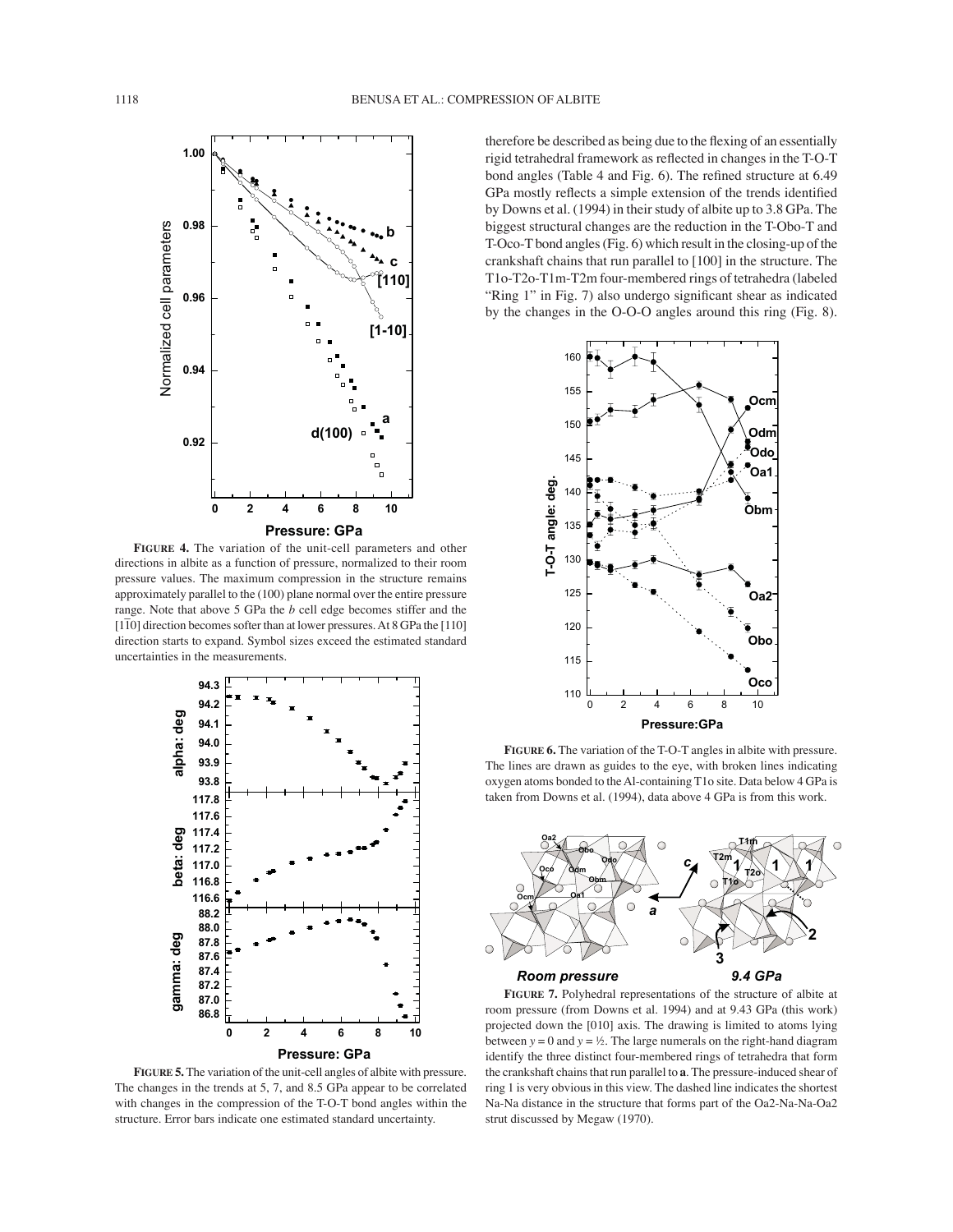The other changes in the compression of the structure that give rise to the softening and to the changes in bond-angle trends at higher pressures are overlain upon the primary trend of closing-up of the crankshafts. The maximum in the bulk modulus at 4.9 GPa (Fig. 3) would appear to be related to the initiation of significant tilting of both T1 tetrahedra around the [001] direction at some pressure between 3.8 and 6.49 GPa. This tilting gives rise to an increase in the rate of change of the T1m-Obm-T2m angle (Fig. 6), an increased rate of shear of the T1o-T2o-T1m-T2m ring (ring 1 in Fig. 7) as measured by O-O-O angles (Fig. 8), and the initiation of significant shear of the other two four-membered rings that form the sides of the crankshaft chains (Fig. 8). This change in compression pattern, the saturation in the variation of the β unit-cell angle with pressure between 6 and 8 GPa (Fig. 5), and subsequent increase is similar to that observed for microcline (Allan and Angel 1997). In microcline this was attributed to the formation of a new bond between the K atom and the Obm atom in the framework as the framework is compressed (Downs et al. 1999). In contrast to microcline, we find that in albite the Na-Obm distance remains greater than 3 Å at all pressures, and pro-molecule calculations of the electron density based on the refined structure at 9.43 GPa clearly show that it remains a nonbonded contact. The change in the variation of the  $\beta$  unit-cell angle in albite between 6 and 8 GPa is associated with a change in the rate of increase of the T-Ocm-T and T-Odo-T angles with pressure (Fig. 6), and the resulting increase in the rate of shear of the four-membered rings of tetrahedra we have called Ring 1 and Ring 3 (Fig. 8). The inversion in the trend of the  $\alpha$  unit-cell

angle at about 8.5 GPa (Fig. 5) is associated with the reversal of the trend of the T-Odm-T angle which, after a slight increase from room pressure to 8.4 GPa, decreases by 5° over the next 1 GPa (Fig. 6).

The shortest Na-Na distance, once proposed as part of the "Oa2-Na-Na-Oa2 strut" that was believed to force the crankshaft chains to open out (Megaw 1970), decreases linearly with pressure, as does the Na-Oa2 distance (Fig. 9). The promolecule calculations also show that the longer Na-Oco and Na-Odm contacts remain non-bonded at all pressures despite the significant decrease in the distances (Fig. 9). There are also significant decreases in both the anisotropy and the magnitude of the displacement parameters of the Na atom at pressure. It therefore seems reasonable to conclude that the Na atom plays a completely passive role in the compression of the structure, and that the large changes in Na-O distances with pressure are merely the result of the framework response to pressure, as suggested by Downs et al. (1994).

## **CONCLUDING DISCUSSION**

Over petrologically relevant ranges of pressure, the equation of state of albite reported by Downs et al. (1994) has been confirmed, with  $K > 4$ . At higher pressures the closing-up of the crankshaft chains within the structure continues to be the dominant mechanism of compression and is responsible for the extreme anisotropy of compression that is typical for all feldspars (e.g., Angel 2004b; Angel et al. 1988) as well as the related framework of coesite (Angel et al. 2001). Changes in secondary mechanisms of compression in albite give rise to more complex behavior than has been previously observed in feldspars. At pressures above 4–5 GPa there is significant rotation of the T1 tetrahedra similar to that observed in coesite from room pressure (Angel et al. 2003). But in contrast to coesite, the initiation of this rotation in albite leads to softening of the



**FIGURE 8.** The shear of the four-membered rings of tetrahedra in albite as measured by the O-O-O angles. The solid symbols are the four corners of the ring Obo-Odo-Obm-Odm (ring 1 as defined in Fig. 7), and the open symbols are one corner each of rings 2 and 3. Symmetry requires that the O-O-O angles in rings 2 and 3 occur as pairs, with the pairs being complementary angles. The data below 4 GPa is taken from Downs et al. (1994), data above 4 GPa is from this work.



**FIGURE 9.** The variation of the Na-O distances in albite with pressure. The lines are drawn as guides to the eye. The data below 4 GPa is taken from Downs et al. (1994), data above 4 GPa is from this work.